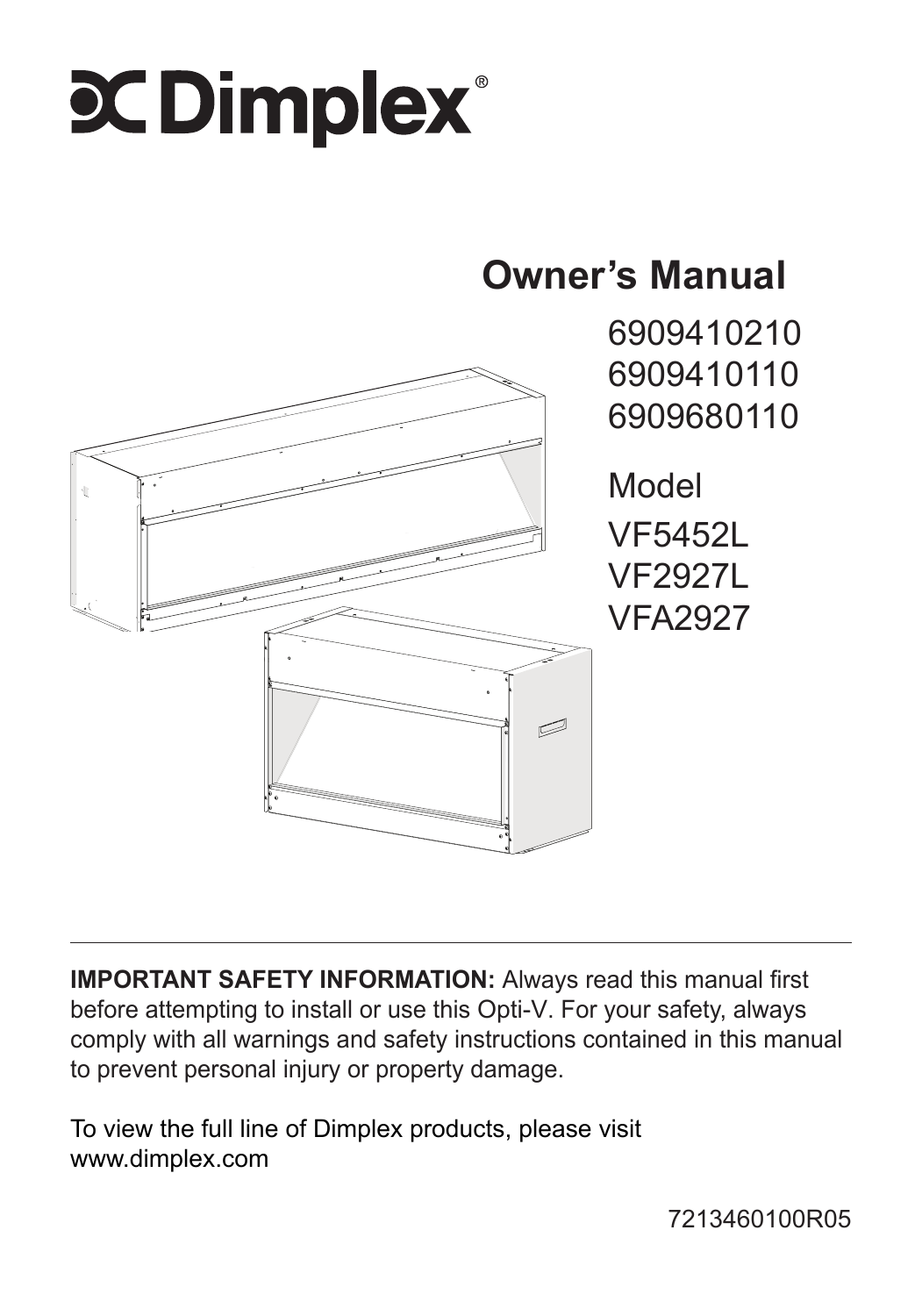### **Table of Contents**

| A IMPORTANT SAFETY INSTRUCTIONS. 4 |  |
|------------------------------------|--|
|                                    |  |
|                                    |  |
|                                    |  |
|                                    |  |

Always use a qualified technician or service agency to repair this Opti-V.

! **NOTE:** Procedures and techniques that are considered important enough to emphasize.

**A** CAUTION: Procedures and techniques which, if not carefully followed, will result in damage to the equipment.

**A** WARNING: Procedures and techniques which, if not carefully followed, will expose the user to the risk of fire, serious injury, or death.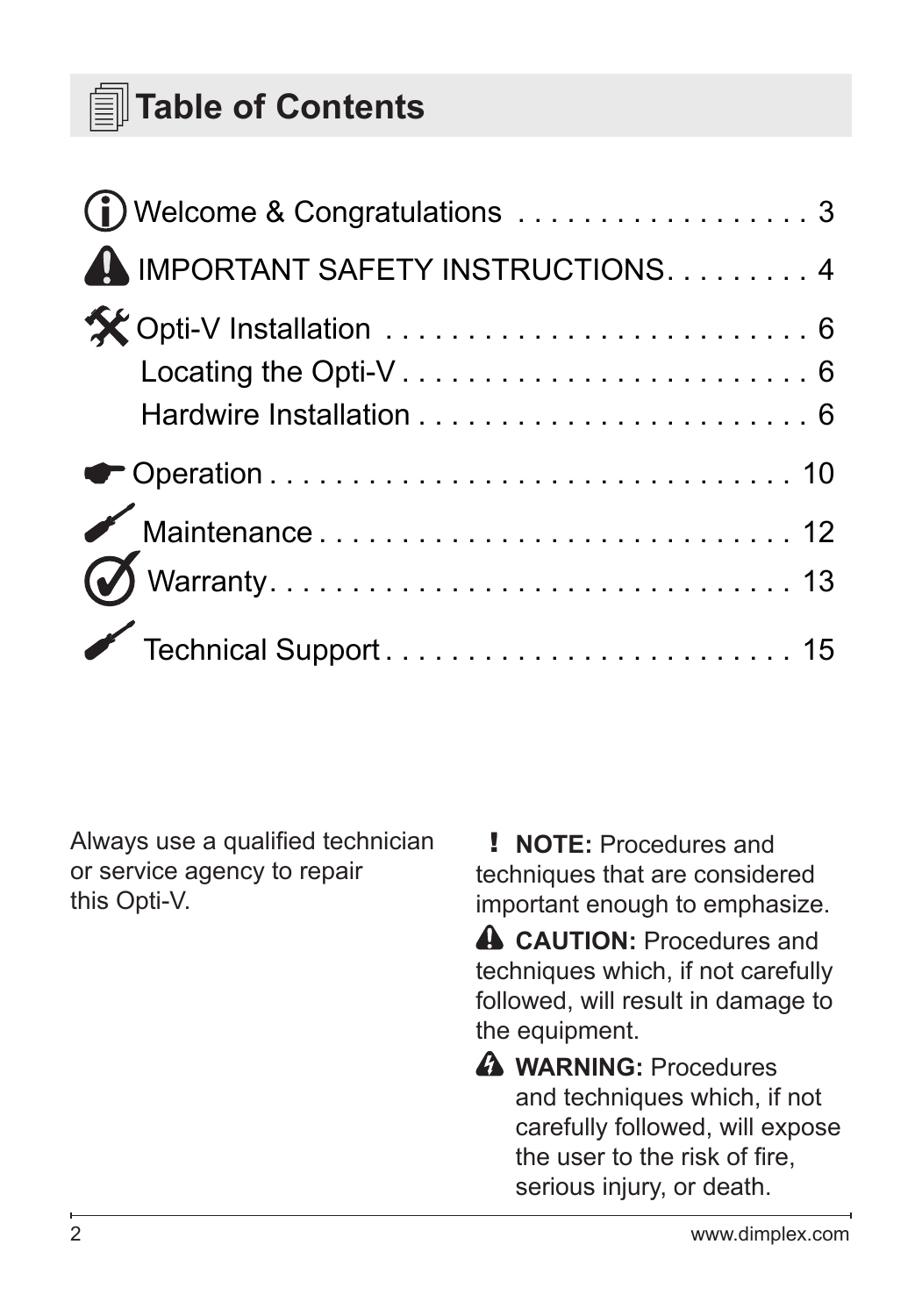## <span id="page-2-0"></span>**Welcome & Congratulations**

Thank you and congratulations for purchasing an Opti-V from Dimplex. Please use our convenient online registration page to record your model and serial numbers for future reference at



### *www.dimplex.com/register*

**Please carefully read and save these instructions.**

**A CAUTION:** Read all instructions and warnings carefully before starting installation. Failure to follow these instructions may result in a possible electric shock, fire hazard and will void the warranty.

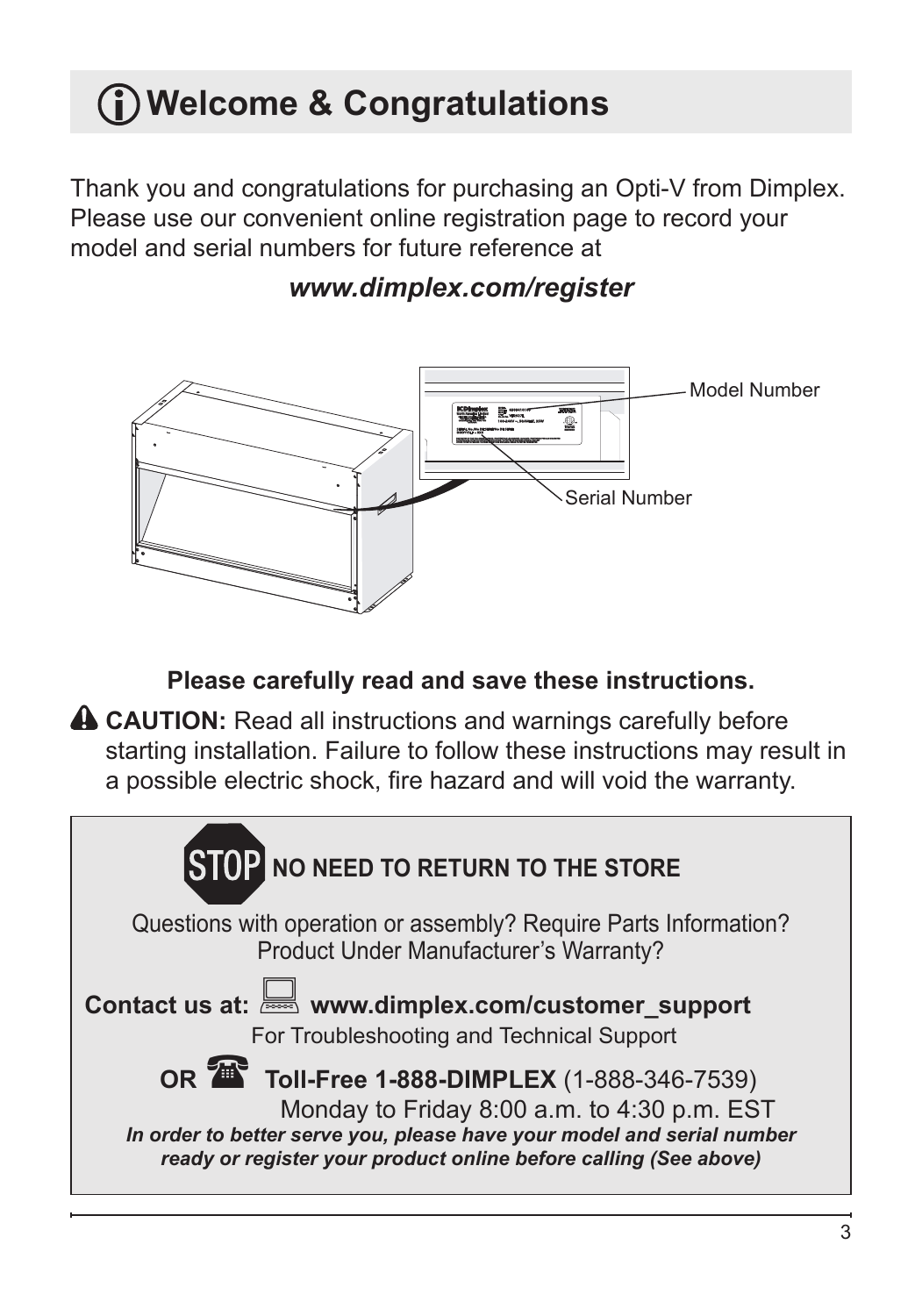## <span id="page-3-0"></span>**IMPORTANT SAFETY INSTRUCTIONS**

When using electrical appliances. basic precautions should always be followed to reduce the risk of fire, electric shock, and injury to persons, including the following:

- 1. Read these instructions.
- 2. Keep these instructions.
- 3. Heed all warnings.
- 4. Follow all instructions.
- 5. Do not use this apparatus near water
- 6. The appliance shall not be exposed to dripping or splashing and that no objects filled with liquid, such as vases, shall be placed on the apparatus.

**A WARNING:** To reduce the risk of fire or electric shock, do not expose this apparatus to rain or moisture.

- 7. Clean only with dry cloth.
- 8. Do not block any ventilation openings. Install in accordance with the manufacturer's instructions.
- 9. Do not install near any heat sources such as radiators, heat registers, stoves, or other apparatus (including amplifiers) that produce heat.
- 10. No naked flame sources, such as candles should be placed on this apparatus.
- 11. Only use attachments/accessories specified by the manufacturer.
- 12. Use only with the cart, stand, tripod, bracket, or table specified by the manufacturer, or sold with the apparatus. When a cart is used, use caution when moving the cart/ apparatus combination to avoid injury from tip-over.
- 13. Disconnect power at the service panel during lightning storms or when unused for long periods of time.
- 14. Refer all servicing to qualified service personnel. Servicing is required when the apparatus has been damaged in any way, such as power-supply cord or plug is damaged, liquid has been spilled or objects have fallen into the apparatus, the apparatus has been exposed to rain or moisture, does not operate normally, or has been dropped.
- 15. If the appliance is damaged, check immediately with the supplier before installation and operation.
- 16. Do not operate any unit with a damaged cord, or if the Opti-V has been dropped or damaged in any manner, contact Dimplex Technical Service at 1-888-346-7539.
- 17. Do not modify the Opti-V. Use it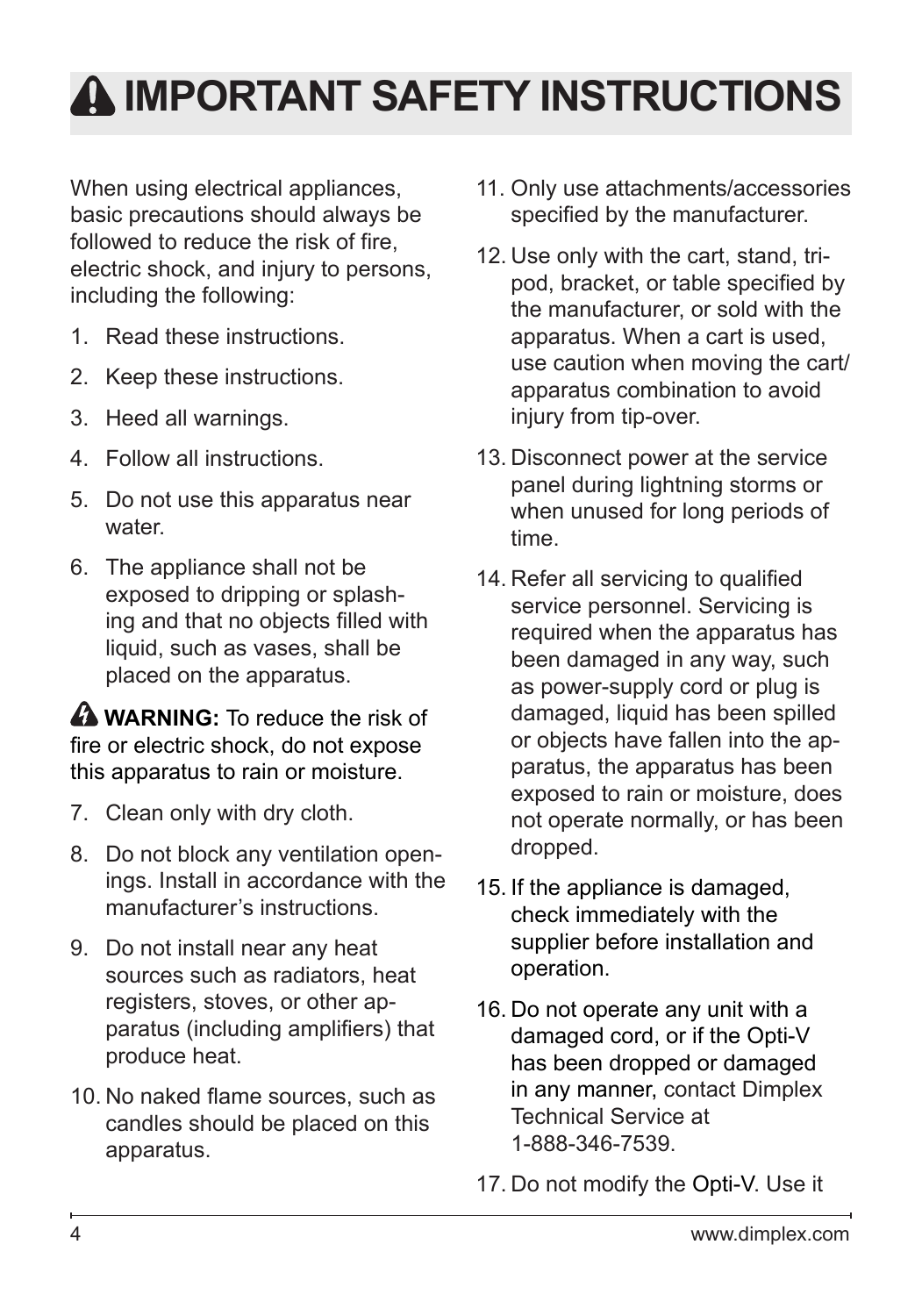## **IMPORTANT SAFETY INSTRUCTIONS**

only as described in this manual. Any other use not recommended by the manufacturer may cause fire, electric shock or injury to persons.

- 18. When transporting or storing the unit and cord, keep in a dry place, free from excessive vibration and store so as to avoid damage.
- 19. Do not install the remote control battery backwards; charge; put in excessive heat such as fire, sunshine or the like; or mix with used or other battery types - may explode or leak causing injury.
- 20. When replacing the battery ensure that it is replaced with alkaline 1.5 Volt (AAA) batteries. Battery must be recycled or disposed of properly. Check with your Local Authority or Retailer for recycling advice in your area.

! **NOTE:** To disconnect from mains - set the mains switch to 'O'. The mains (power) switch is located at the top left hand side of the appliance above the manual controls - see 'O/I' Figure 2. Mains switch shall remain readily operable.

**A WARNING:** To prevent injury, this apparatus must be securely attached to the floor/wall in accordance with the installation instructions.

**A WARNING:** Remote control contains small batteries. Keep away from children. If swallowed, seek medical attention immediately.

! **NOTE:** Changes or modifications not expressly approved by the party responsible for compliance could void user's authority to operate the equipment.

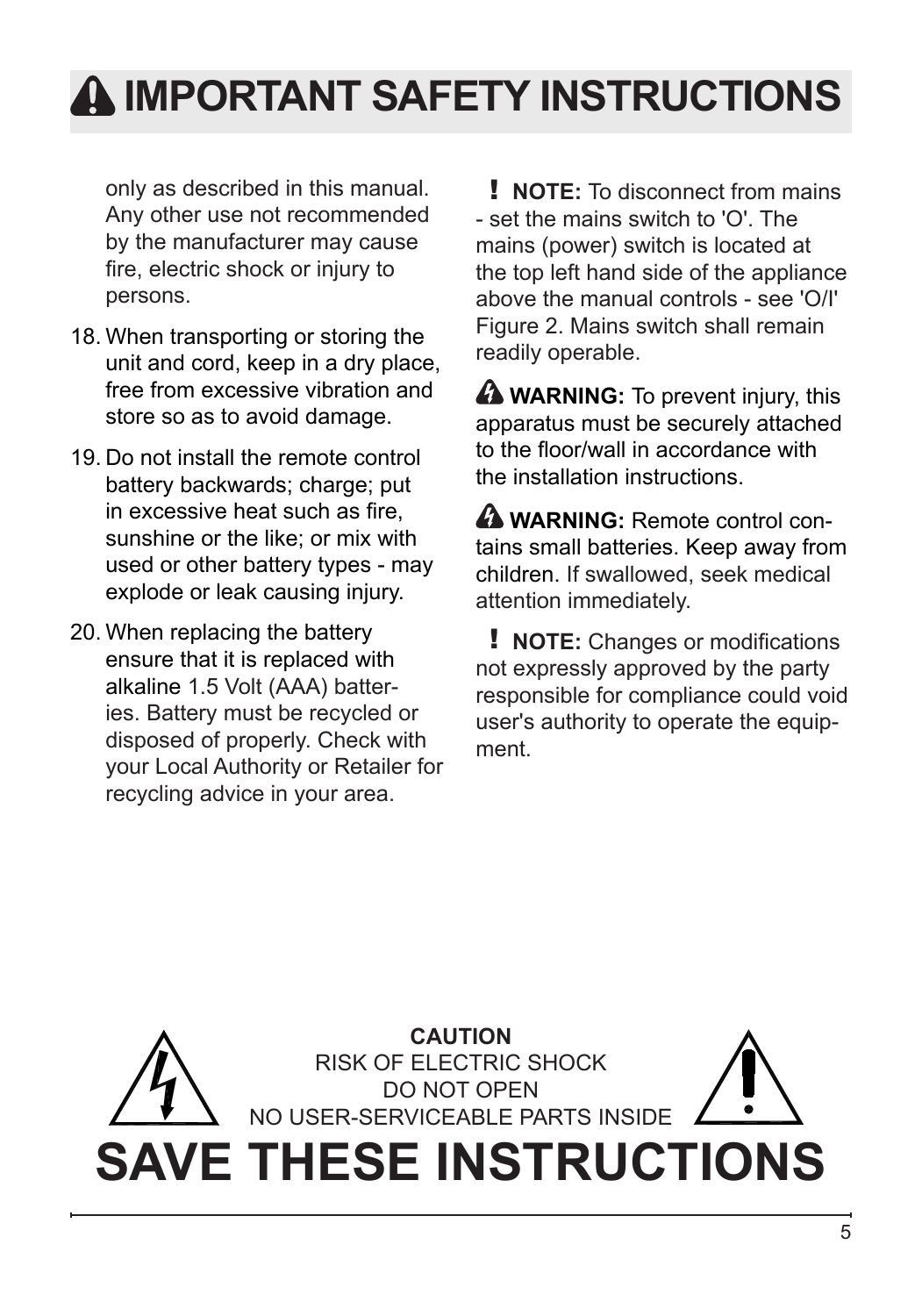## <span id="page-5-0"></span>**X** Opti-V Installation

 **WARNING:** ANY INSTAL-LATION AND SERVICE WORK CAN ONLY BE PERFORMED BY QUALIFIED AND AUTHORIZED PERSONNEL ALL INSTALLA-TIONS MUST COMPLY WITH ALL LOCAL CODES AND BY-LAWS, AND INSPECTED AND APPROVED FOR OPERATION BY LOCAL GOVERNING AU-THORITY PRIOR TO USE.

**A WARNING:** Construction and electrical outlet wiring must comply with local building codes and other applicable regulations to reduce the risk of fire, electric shock and injury to persons.

### **Locating the Opti-V**

The Opti-V uses an illusory reflection technique and is designed to work best when ambient light levels are low. If the Opti-V is installed in brightly lit areas, the strong reflections may diminish the flame.

Depending on your specific application, installation of the unit at a height appropriate for the viewers enjoyment is important. It is recommended that the following guidelines be used for locating the unit.

! **NOTE:** Measurements are to the bottom of the viewing area of the flame.

**For standing applications:** Maximum - 51 in. (129.5 cm) Minimum - 26 in. (66.0 cm)

**For sitting applications:** Maximum - 36 in. (91.4 cm) Minimum - 26 in. (66.0 cm)

### **Hardwire Installation**

The Opti-V is supplied in an assembled state and is designed to be permanently installed. The unit comes ready for hardwire installation.

**A WARNING:** Do not attempt to wire your own new outlets or circuits. To reduce the risk of fire, electric shock or injury to persons, always use a licensed electrician.

 **WARNING:** Ensure that the On/Off switch is set to the Off position (refer to Operation section) and that the circuit on which the Opti-V is to be installed has the power cut off at the service panel until installation is complete.

! **NOTE:** Please read all instructions before installing.

1. For rough in framing, the opening should follow the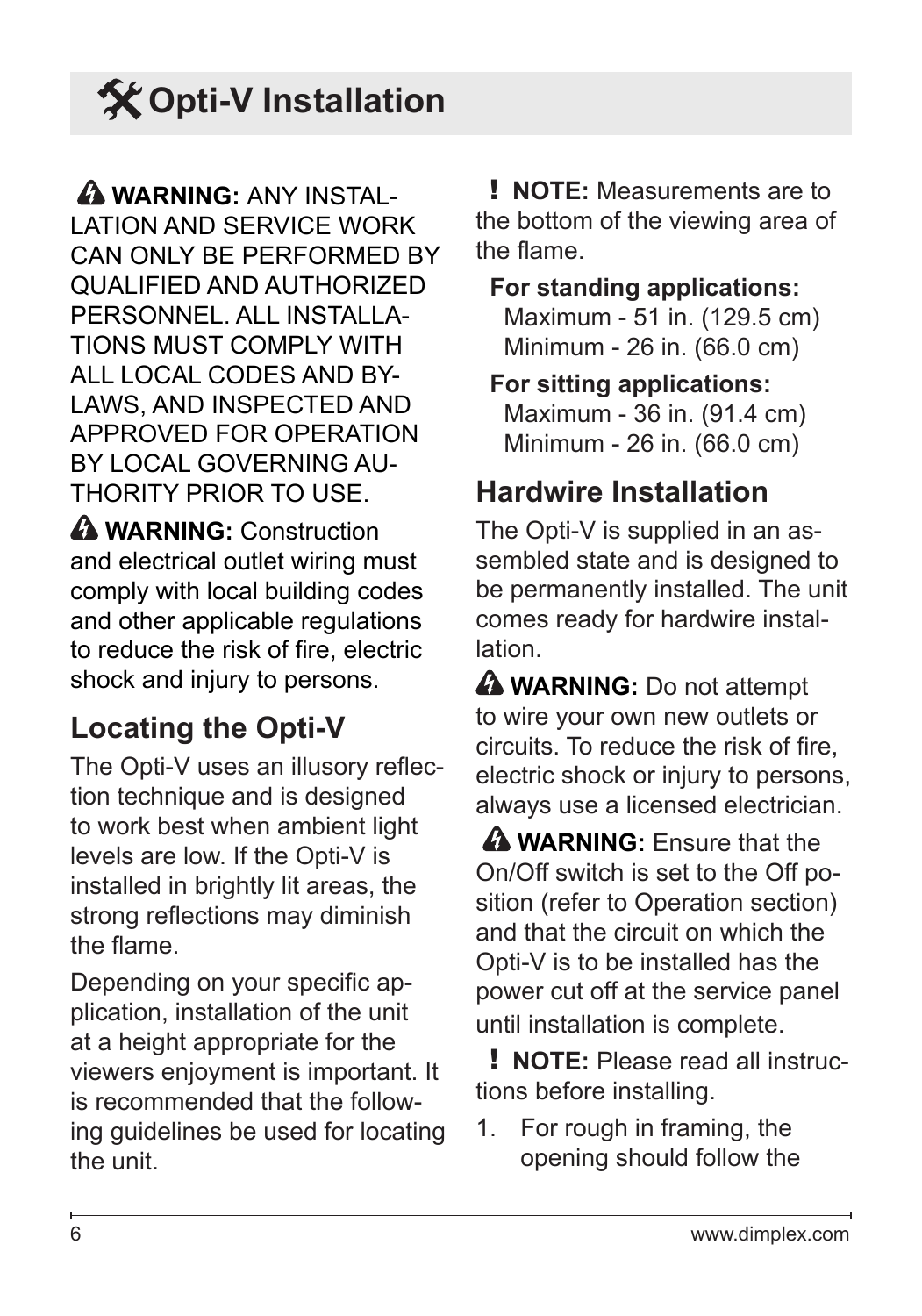## **Opti-V Installation**

recommended dimensions located in Figure 1.

! **NOTE:** Dimensions provided are minimum clearances and will vary depending on type of support framing and finishing options.

! **NOTE:** Framing should be constructed to support:

VF2927L / VFA2927 - 63 lbs (29 kg) VF5452L - 116 lbs (52 kg)

2. Allow up to 4 ft. (121.9 cm) of service cable for connecting

a power supply wire to the cable clamp on the Opti-V when installing before finishing wall.

! **NOTE:** A 15 amp, 120 volt alternating current (VAC) circuit is recommended, but the unit is constructed that it can operate using voltages from 120-240VAC.

! **NOTE:** Use minimum 14 AWG supply cable with two insulated copper conductors (white and black) and one bare ground wire.



| <b>VF5452L</b> | 54.5 in | $1.17.7$ in                                                       |  | 13.6 in 2.9 in 1 5.3 in 1 18.6 in | 55.3 in                                                                                                                                                                                       |
|----------------|---------|-------------------------------------------------------------------|--|-----------------------------------|-----------------------------------------------------------------------------------------------------------------------------------------------------------------------------------------------|
|                |         |                                                                   |  |                                   | $\left[\frac{(1380 \text{ mm})}{(450 \text{ mm})}\right]$ (345 mm) $\left[\frac{(74 \text{ mm})}{(135 \text{ mm})}\right]$ (474 mm) $\left[\frac{(1404 \text{ mm})}{(450 \text{ mm})}\right]$ |
| <b>VF2927L</b> |         |                                                                   |  |                                   | 30.0 in 1 17.7 in 1 13.6 in 1 2.9 in 1 5.3 in 1 18.6 in 1 30.5 in                                                                                                                             |
|                |         |                                                                   |  |                                   | $(762 \text{ mm})$ (450 mm) (345 mm) (74 mm) (135 mm) (474 mm) (775 mm)                                                                                                                       |
| <b>VFA2927</b> |         | 30.0 in 1 17.7 in 1 13.6 in 1 2.9 in 1 5.3 in 1 18.6 in 1 30.5 in |  |                                   |                                                                                                                                                                                               |
|                |         |                                                                   |  |                                   | $(762 \text{ mm})$ (450 mm) (345 mm) (74 mm) (135 mm) (474 mm) (775 mm)                                                                                                                       |

**Figure 1**

F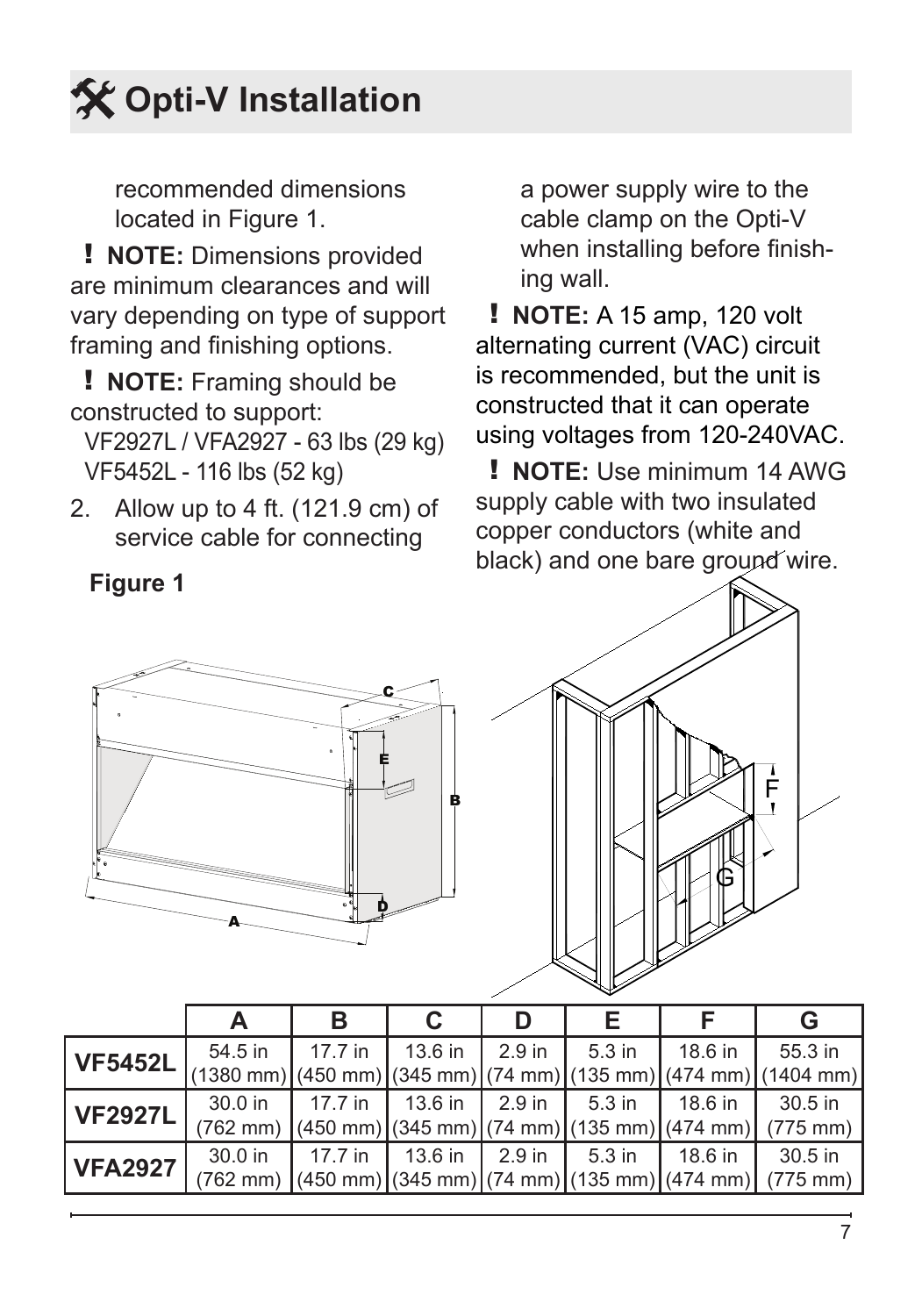

#### **Do not use cable with aluminum conductors.**

! **NOTE:** It is recommended that all drywall installation and finishing be completed after unit is fully installed.

- 3. In the upper left hand corner of the unit, loosen the two securing screws and remove the electrical cover panel. (Figure 2)
- 4. Install a ⅜ in. (10 mm) or **½** in. (13 mm) cable connector, not included, suitable for mounting in a  $\frac{7}{8}$  in. (22 mm) hole, to the cable plate and feed the supply cable through the connector and secure.
- 5. Place the unit in the framed opening, level with shims if



necessary and attach unit to frame using mounting flanges provided (Figure 3).

**A CAUTION:** When inserting the unit take care not to damage or pinch any of the power cables that are concealed in the wall.

- 6. Remove the outer jacket and strip the individual conductors  $\frac{1}{2}$  in. (1.3 cm) from the end.
- 7. Connect the black wire from the unit to the Live (120V) or Line 1 (240V) wire from the power supply using a wire connector (included).
- 8. Connect the white wire from the unit to the Neutral (120V) or Line 2 (240V) from the power supply using a wire connector (included).

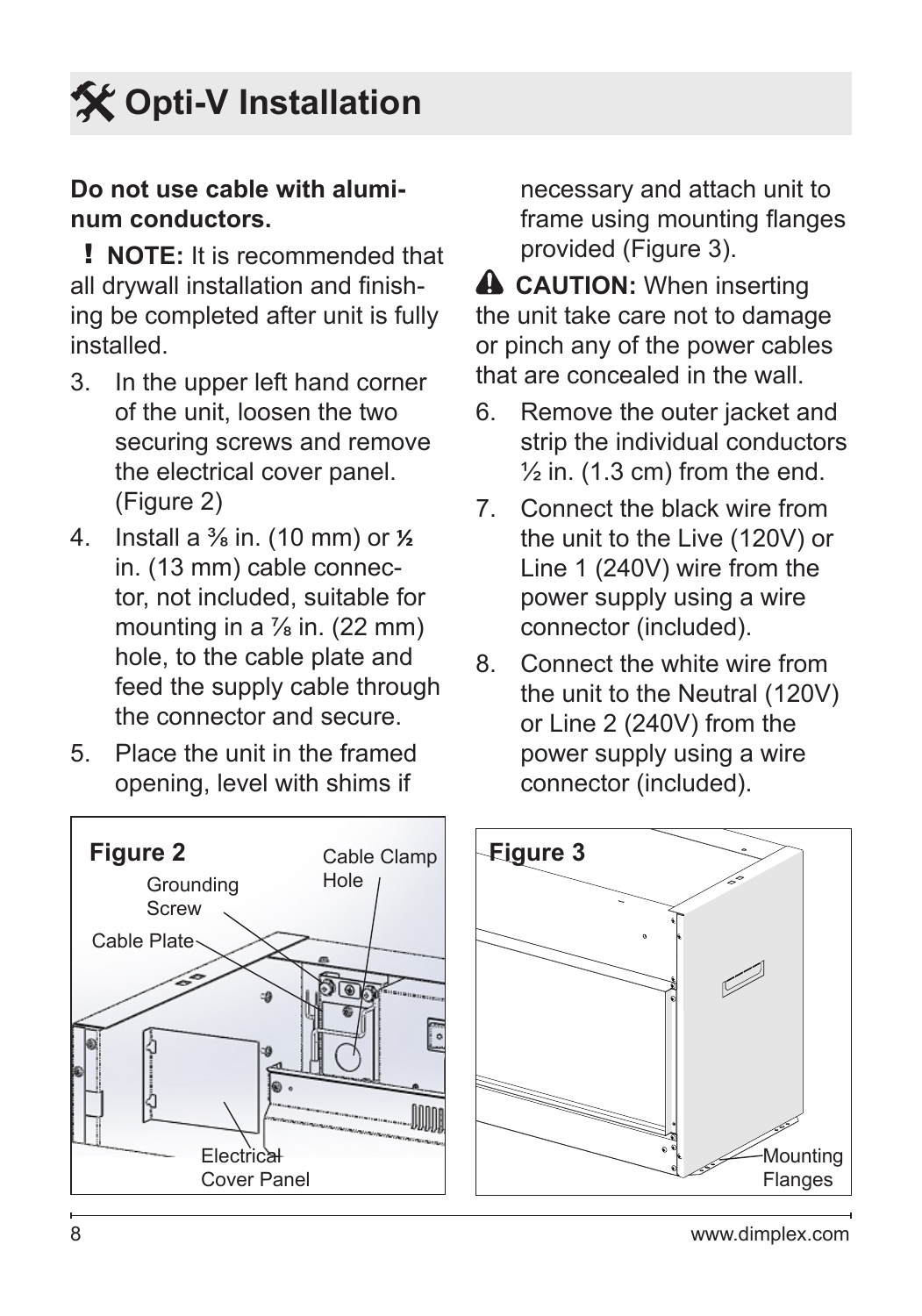## **Opti-V Installation**

! **NOTE:** Cap any additional wires from the power supply not used in the installation.

9. Ensure that the green grounding wire is securely attached to the back plate.

**A CAUTION:** Fnsure the wire connectors are securely tightened, so no bare wires (live or neutral) are exposed.

10. Ensure the grounding wire of the supply cable is securely attached to the grounding screw.

! **NOTE:** The wire connections on the Opti-V feed into a 3-prong plug just below the electrical cavity opening, before closing the electrical cover ensure that the plug is fully installed.

- 11. Reinstall the electrical cover panel.
- 12. Reinstall the protector sheet to prevent dust from entering the unit while finishing the surround.
- 13. Finish surrounding wall. There are 3 different options for finishing the wall:
	- *• Permanent*  install drywall right up to the flange that surrounds the opening.
	- *• Semi Permanent*  finish around edge using flashing material (not included)
	- *• Flexible*  create opening big enough to access mounting flanges and a false front that can be removed.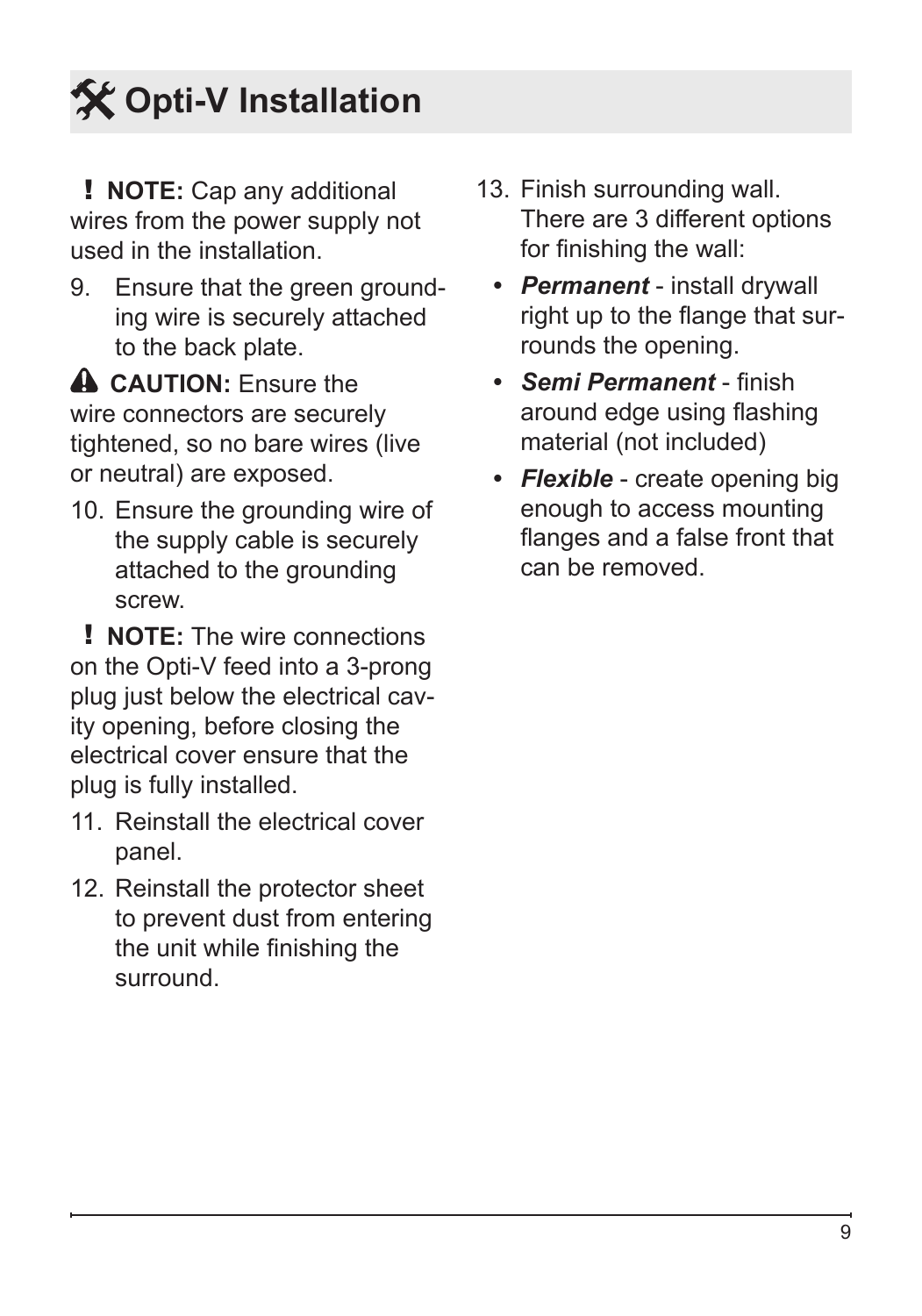### <span id="page-9-0"></span>**Operation**





**A WARNING:** This Opti-V must be properly installed before it is used.

The power switch (Figure 2A) must first be switched **"I"** to operate the appliance.

An 'Opti-V' logo will appear on the screen for about 3 seconds before the flame picture starts .

! **NOTE:** The user may notice a blank screen for approximately 5 seconds, every 30 minutes. This is normal and should not be a cause for concern.

### **Manual Operation**

The manual controls for the screen are located at the inner top left hand side of the appliance above the glass.(Figure 2).

The mains (power) switch (Figure

2A) may be used to switch the appliance Off (**"O"**) when it is not required, for example, overnight or for long periods, to avoid unnecessary energy use.

! **NOTE:** Ensure that the mains (power) switch shall remain readily operable.

The standby button " $\mathbf{U}$ " (Figure 2B) is located just below the power switch. A red light will indicate when the unit is in standby mode. (Figure 2)

The volume of the sound effects may be adjusted up or down by pressing the volume control buttons (Figure 2C & 2D).

The screen brightness can be adjusted using the  $*$  (Figure 2E) and  $\frac{1}{25}$  (Figure 2F) buttons. The  $\frac{1}{10}$  button darkens the screen and the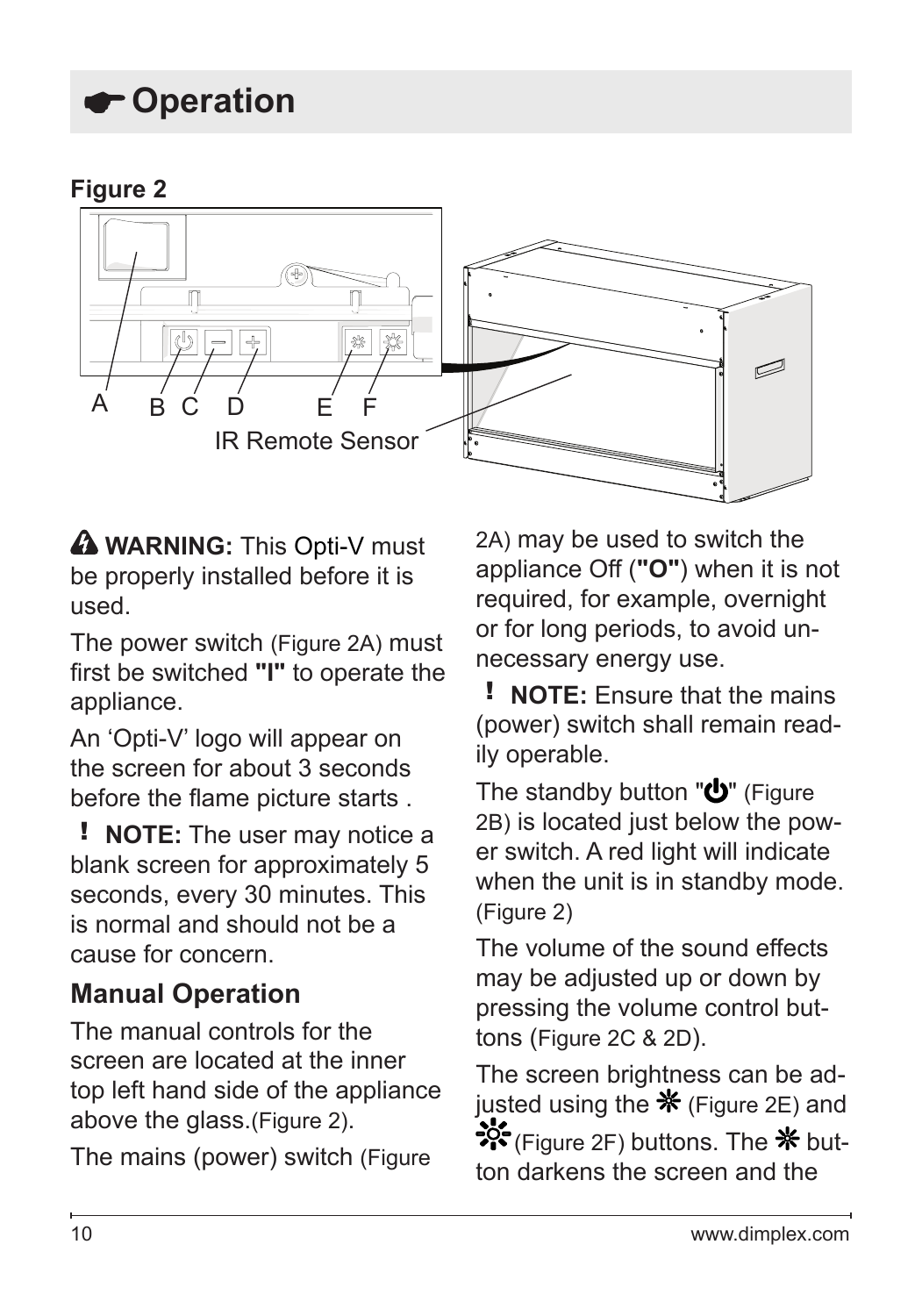## **Operation**

## ‡ button brightens the screen.

! **NOTE:** On the VF5452L there are brightness controls for each LED screen. The brightness controls for the right screen are located in the center of the unit.

### **Remote Control Operation**

The remote control may be operated once the appliance is switched to the ON **"I"** position (Figure 2A).

Aim the remote control at the IR remote sensor located on the left of the display (Figure 2). The volume may be adjusted up or down by pressing the volume control buttons  $( + \text{ and } -).$ 

### **Battery Replacement**

! **NOTE:** The remote control is packed separately in the carton.

- 1. Slide battery cover open on the remote control (Figure 3).
- 2. Correctly install 2 1.5 Volt (AAA) battery in the battery holder.
- 3. Close the battery cover.



 $\epsilon$  Battery must be recycled  $\triangle$  or disposed of properly. Check with your Local

Authority or Retailer for recycling advice in your area.



**Standby** Button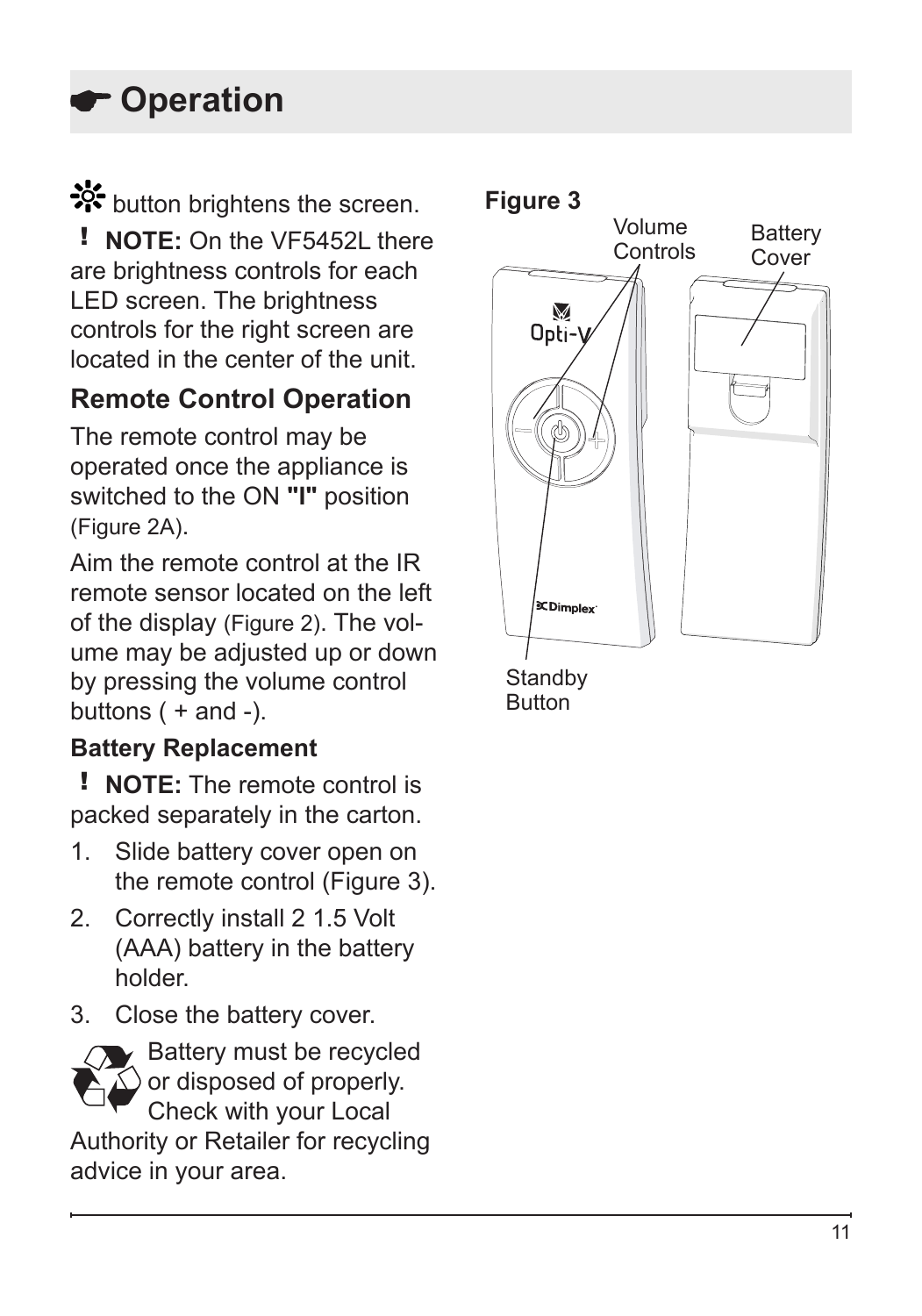<span id="page-11-0"></span>

**A WARNING:** Disconnect power before attempting any maintenance or cleaning to reduce the risk of fire, electric shock or damage to persons.

### **Glass Cleaning**

The glass is cleaned in the factory during the assembly operation. During shipment, installation, handling, etc., the front glass may collect dust particles, these can be removed by dusting lightly with a clean dry cloth.

To remove fingerprints or other marks, the glass can be cleaned with a dry cloth. The glass should be completely dried with a lint free cloth to prevent water spots. To prevent scratching, do not use abrasive cleaners or spray liquids on the glass surface.

### **Opti-V Surface Cleaning**

To remove fingerprints or other marks, the exterior finish can be cleaned with a damp cloth with a mild detergent. The surface should be completely dried with a lint free cloth to prevent water spots**.** 

### **Servicing**

Except for installation and cleaning described in this manual, an authorized service representative should perform any other servicing.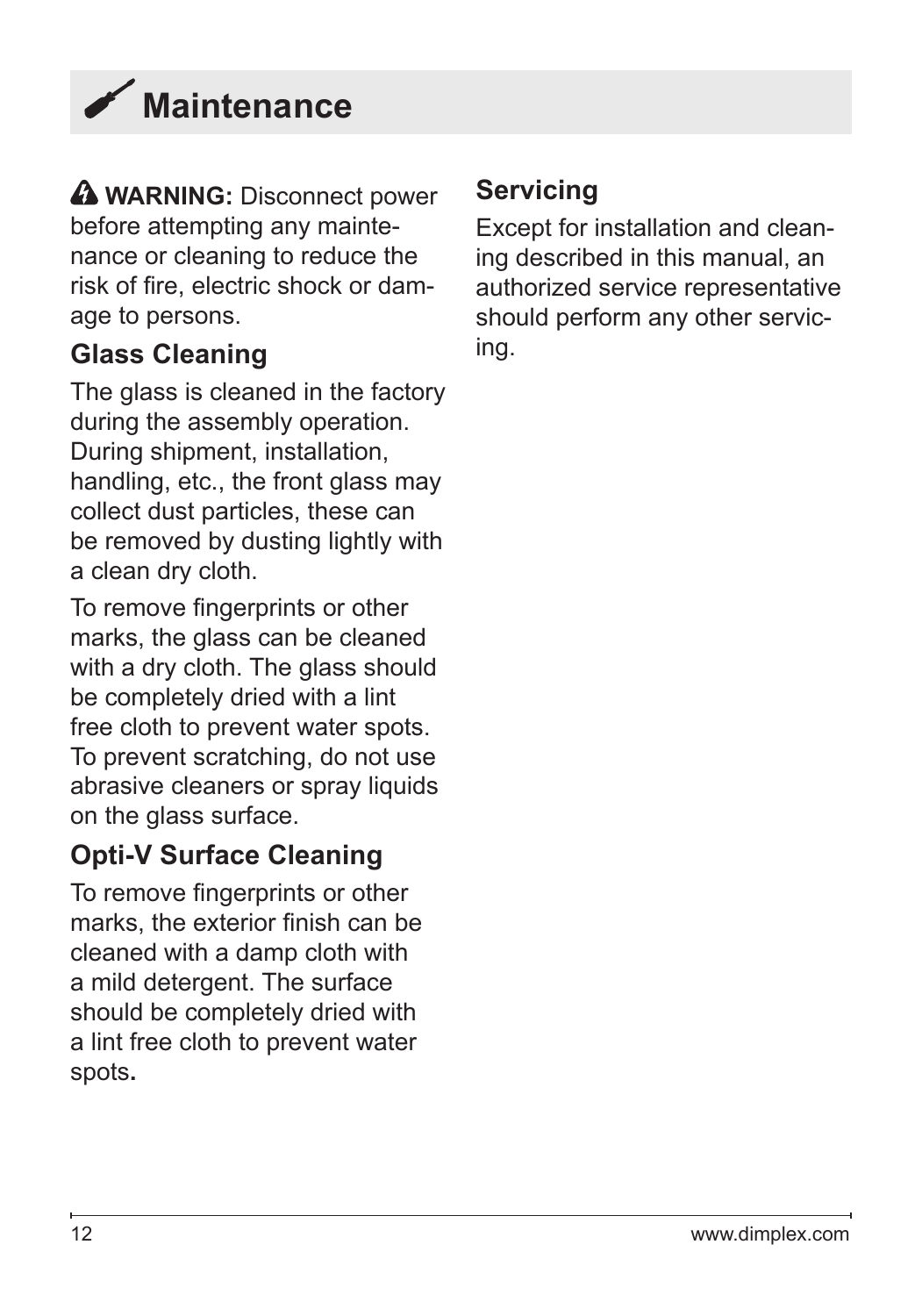<span id="page-12-0"></span>

#### **Two Year Limited Warranty**

#### *Products to which this limited warranty applies*

This limited warranty applies to the following models of your newly purchased Dimplex Opti-V: **VF5452L, VF2927L and VFA2927** and to newly purchased Dimplex surrounds (mantels) and trims. This limited warranty applies only to purchases made in any province of Canada *except* for Yukon Territory, Nunavut, or Northwest Territories or in any of the 50 States of the USA (and the District of Columbia) *except* for Hawaii and Alaska. This limited warranty applies to the original purchaser of the product only and is not transferable.

#### *Products excluded from this limited warranty*

Light bulbs are not covered by this limited warranty and are the sole responsibility of the owner/purchaser. Products purchased in Yukon Territory, Nunavut, Northwest Territories, Hawaii, or Alaska are not covered by this limited warranty. Products purchased in these States, provinces, or territories are sold AS IS without warranty or condition of any kind (including, without limitation, any implied warranties or conditions of merchantability or fitness for a particular purpose) and the entire risk of as to the quality and performance of the products is with the purchaser, and in the event of a defect the purchaser assumes the entire cost of all necessary servicing or repair.

#### *What this limited warranty covers and for how long*

Products, other than surrounds (mantels) and trims, covered by this limited warranty have been tested and inspected prior to shipment and, subject to the provisions of this warranty, Dimplex warrants such products to be free from defects in material and workmanship for a period of 2 years from the date of the first purchase of such products.

Dimplex surrounds (mantels) and trims covered by this limited warranty have

been tested and inspected prior to shipment and, subject to the provisions of this warranty, Dimplex warrants such products to be free from defects in material and workmanship for a period of 1 year from the date of first purchase of such products.

The limited 2 year warranty period for products other than surrounds (mantels) and trims and the limited 1 year warranty period for surrounds (mantels) and trims also applies to any implied warranties that may exist under applicable law. Some jurisdictions do not allow limitations on how long an implied warranty lasts, so the above limitation may not apply to the purchaser.

#### *What this limited warranty does not cover*

This limited warranty does not apply to products that have been repaired (except by Dimplex or its authorized service representatives) or otherwise altered. This limited warranty does further not apply to defects resulting from misuse, abuse, accident, neglect, incorrect installation, improper maintenance or handling, or operation with an incorrect power source.

#### *What you must do to get service under this limited warranty*

Defects must be brought to the attention of Dimplex Technical Service by contacting Dimplex at 1-888-DIMPLEX (1-888-346- 7539), or 1367 Industrial Road, Cambridge Ontario, Canada N3H 4W3. Please have proof of purchase, catalogue/model and serial numbers available when calling. Limited warranty service requires a proof of purchase of the product.

#### *What Dimplex will do in the event of a defect*

In the event a product or part covered by this limited warranty is proven to be defective in material or workmanship during (i) the 2 year limited warranty period for products other than surrounds (mantels) and trims, and (ii) the 1 year limited warranty period for surrounds (mantels) and trims, you have the following rights:

• Dimplex will in its sole discretion either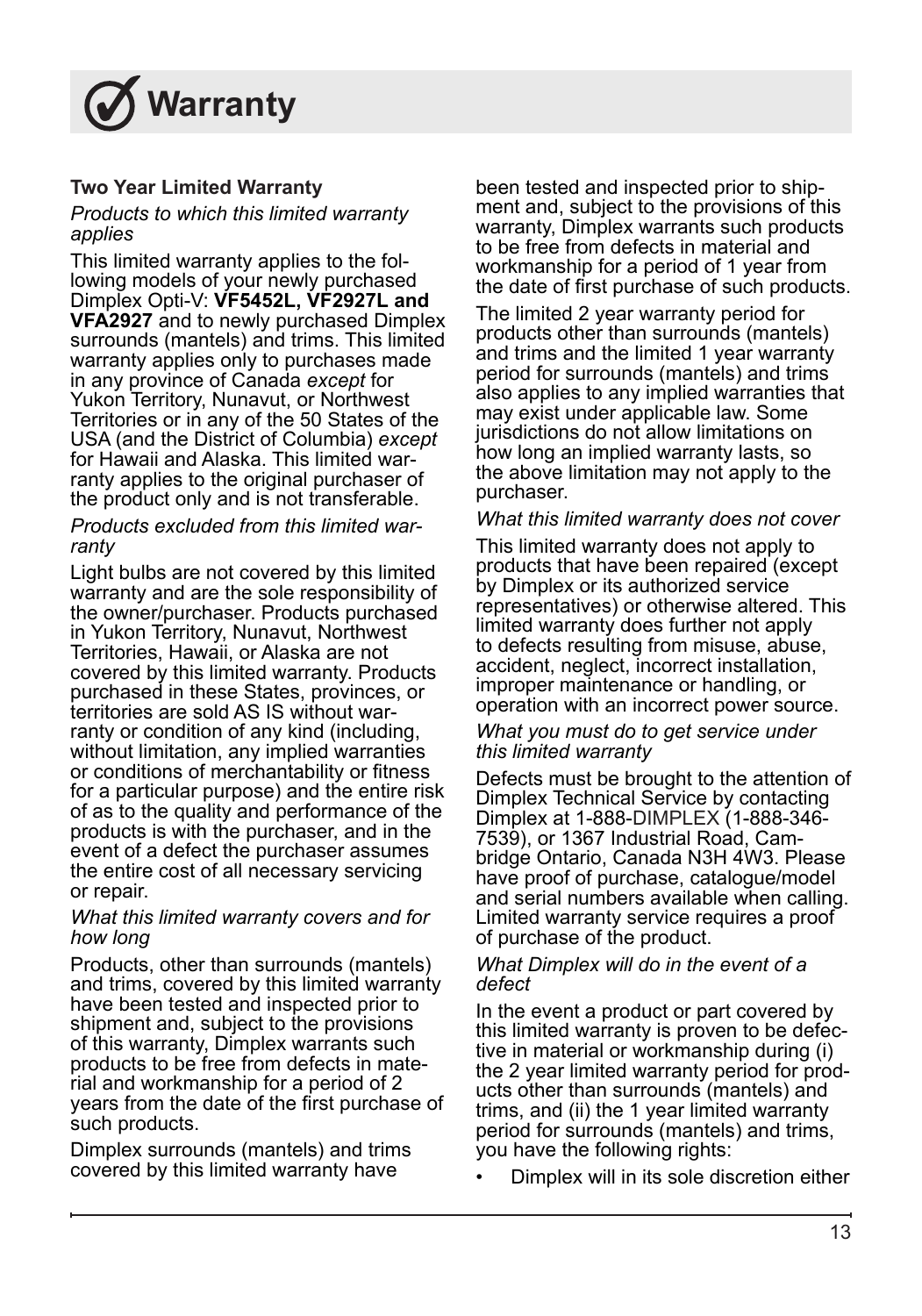

repair or replace such defective product or part without charge. If Dimplex is unable to repair or replace such product or part, or if repair or replacement is not commercially practicable or cannot be timely made, Dimplex may, in lieu of repair or replacement, choose to refund the purchase price for such product or part.

- Limited warranty service will be performed solely by dealers or service agents of Dimplex authorized to provide limited warranty services.
- **• For products other than surrounds (mantels) and trims**, this 2 year limited warranty entitles the purchaser to on-site or in-home warranty services. Accordingly, Dimplex will be responsible for all labour and transportation associated with repairing or replacing the product or part except as follows: (i) charges which may be levied for travel costs incurred to travel to the purchaser's site where the product is located if the purchaser's site is beyond 30 miles (48 km) from the closest service depot of Dimplex's dealer or service agent; and (ii) the purchaser is solely responsible for providing clear access to all serviceable parts of the product.
- **• For surrounds (mantels) and trims**, this 1 year limited warranty does not entitle the purchaser to on-site or in-house warranty services. The purchaser is responsible for removal and transportation of the surrounds (mantels) and trims (and any repaired or replacement product or part) to and from the authorized dealer's or service agent's place of business. On-site or in-home services for surrounds (mantels) and trims may be performed at the purchaser's specific request and expense at Dimplex's then-current rates for such services. Dimplex will not be responsible for, and this limited warranty shall not include, any expense incurred for installation or removal of the surrounds (mantels) or trims or any part thereof (or any

replacement product or part) including, without limitation, all shipping costs and transportation costs to and from the authorized dealer's or service agent's place of business and all labour costs. Such costs shall be the purchaser's responsibility.

*What Dimplex and its dealers and service agents are also not responsible for:*

IN NO EVENT WILL DIMPLEX, OR ITS DIRECTORS, OFFICERS, OR AGENTS, BE LIABLE TO THE PURCHASER OR ANY THIRD PARTY, WHETHER IN CON-TRACT, IN TORT, OR ON ANY OTHER BASIS, FOR ANY INDIRECT, SPECIAL, PUNITIVE, EXEMPLARY, CONSEQUEN-TIAL, OR INCIDENTAL LOSS, COST, OR DAMAGE ARISING OUT OF OR IN CONNECTION WITH THE SALE, MAINTENANCE, USE, OR INABILITY TO USE THE PRODUCT, EVEN IF DIMPLEX OR ITS DIRECTORS, OFFICERS, OR AGENTS HAVE BEEN ADVISED OF THE POSSIBILITY OF SUCH LOSSES, COSTS OR DAMAGES, OR IF SUCH LOSSES, COSTS, OR DAMAGES ARE FORESEEABLE. IN NO EVENT WILL DIMPLEX, OR ITS OFFICERS, DIREC-TORS, OR AGENTS BE LIABLE FOR ANY DIRECT LOSSES, COSTS, OR DAMAGES THAT EXCEED THE PUR-CHASE PRICE OF THE PRODUCT. SOME JURISDICTIONS DO NOT ALLOW

THE EXCLUSION OR LIMITATION OF INCIDENTAL OR CONSEQUENTIAL DAMAGES, SO THE ABOVE LIMITATION OR EXCLUSION MAY NOT APPLY TO THE PURCHASER.

#### *How State and Provincial law apply*

This limited warranty gives you specific legal rights, and you may also have other rights which vary from jurisdiction to jurisdiction. The provisions of the United Nations Convention on Contracts for the Sale of Goods shall not apply to this limited warranty or the sale of products covered by this limited warranty.